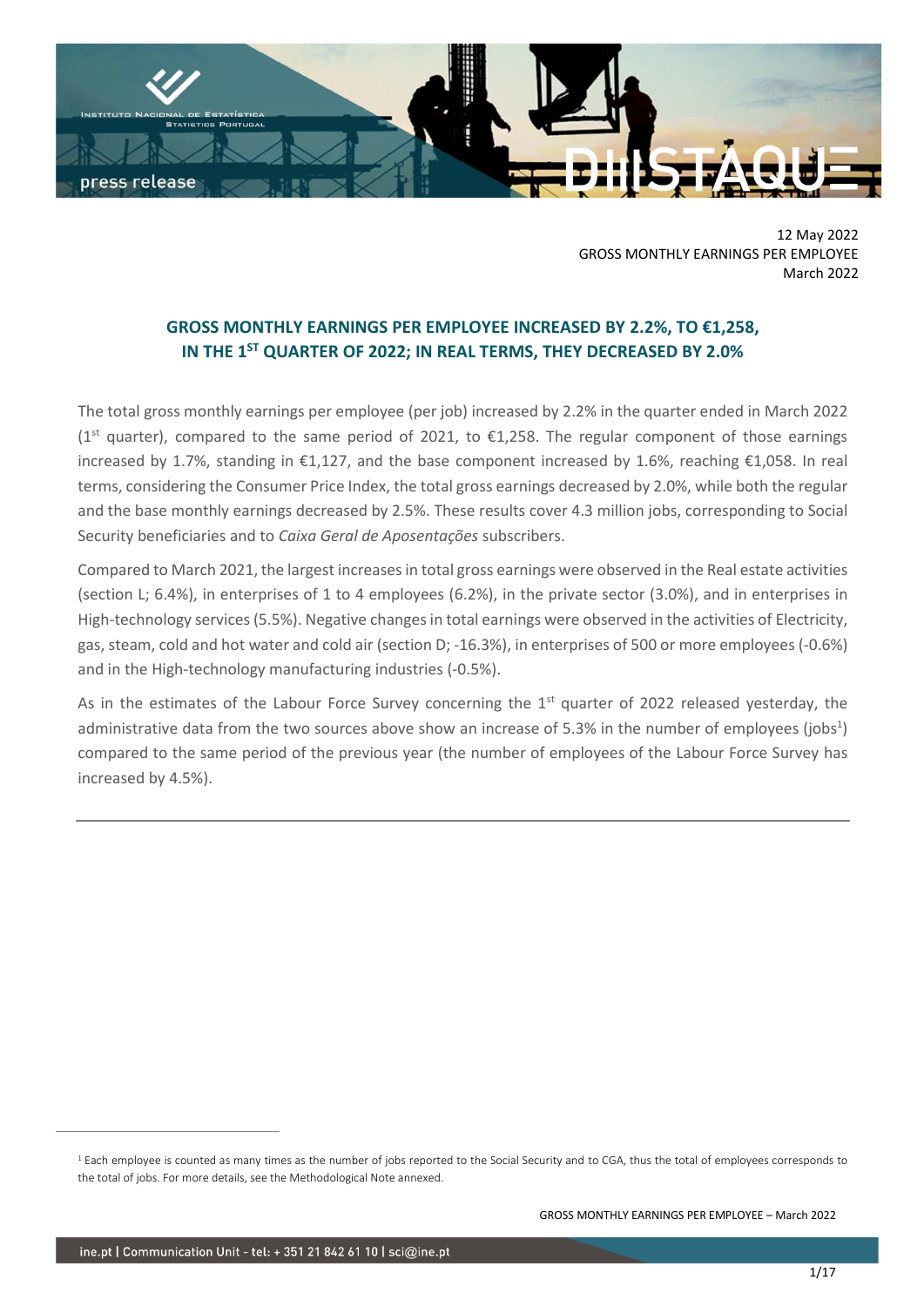

1. Gross monthly earnings per employee and by earnings components

In March 2022, the total gross monthly earnings per employee increased by 2.2% (Figure 1), from €1,231 in March 2021 to €1,258 one year after. This change is identical to the one observed in December 2021.

The regular gross monthly earnings per employee exclude, among other earnings components, the Christmas and Holidays allowances and, thus, have a less seasonal behaviour<sup>2</sup>. In March 2022, it stood at €1,108, while in March 2021 it had been €1,127, corresponding to a rate of change of 1.7%. This growth was 0.6 percentage points (pp) lower than in December 2021.

The base<sup>3</sup> gross monthly earnings per employee increased by 1.6%, from  $\epsilon$ 1,041 in March 2021 to  $\epsilon$ 1,058 in March 2021. This change is lower than the one observed in December 2021 (down 0.6 pp).





Note: The significant fluctuations registered in the end of 2017 and 2018 were due the changes in the payment of the Christmas allowances in the public sector (50% in November 2017, 100% in November 2018), whereas in the previous years they were paid in one-twelfth over the year.

Adjusting for the inflation measured by the Consumer Price Index (CPI) rate of change, which was 4.3% in quarter ended in March 2022, the year-on-year real rates of change of the gross earnings (total, regular and base) were - 2.0%, -2.5%, and -2.5% (Figures 2, 3 and 4).

<sup>&</sup>lt;sup>2</sup> For a more detail description of the earning components included in the total and in the regular earnings, see the Methodological Note.

<sup>&</sup>lt;sup>3</sup> For more information about the differences between the earnings components, see the Methodological Note.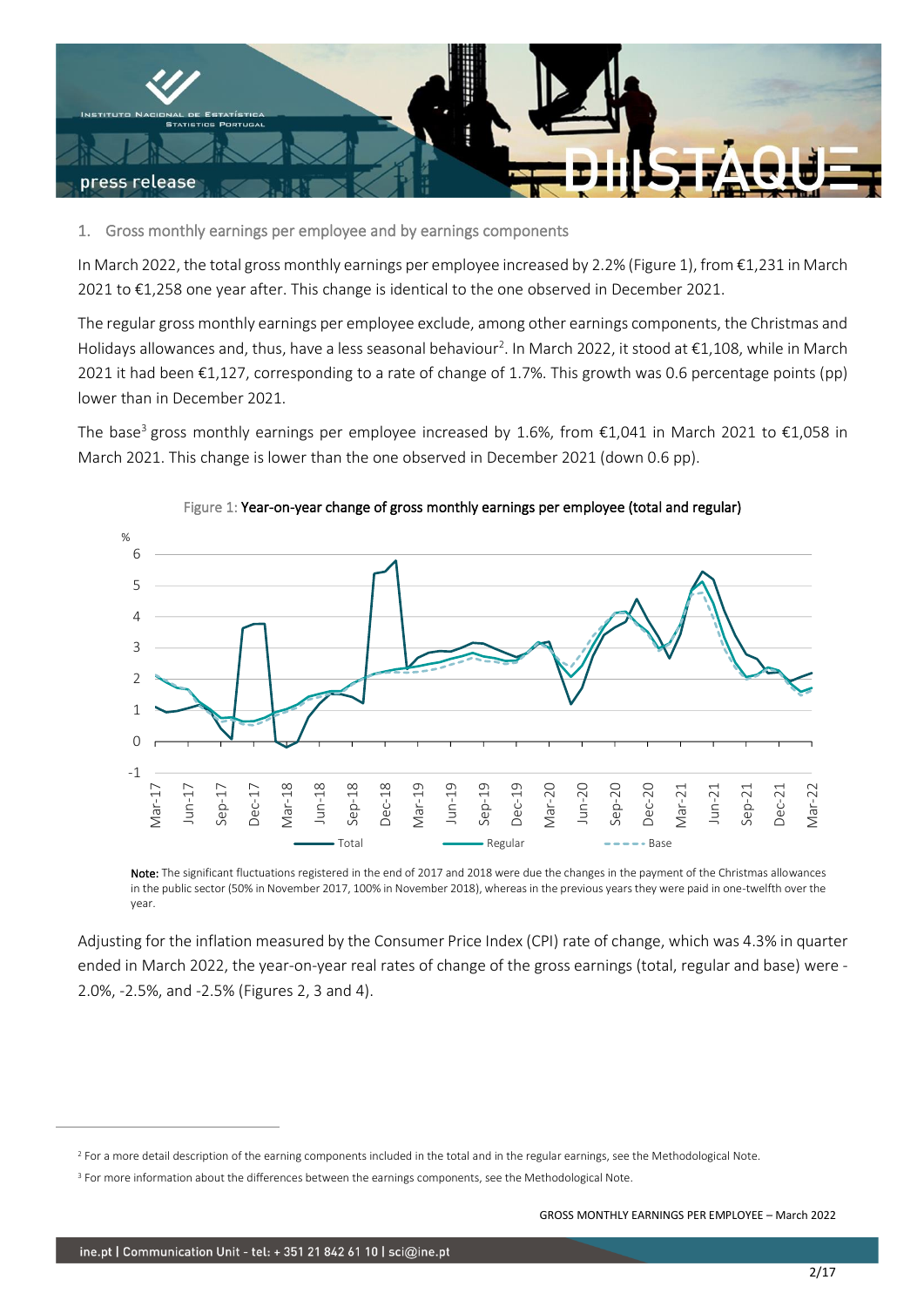

Figure 2: Year-on-year change of total gross monthly earnings per employee (nominal and real)



Note: The significant fluctuations registered in the end of 2017 and 2018 were due the changes in the payment of the Christmas allowances in the public sector (50% in November 2017, 100% in November 2018), whereas in the previous years they were paid in one-twelfth over the year.



Figure 3: Year-on-year change of regular gross monthly earnings per employee (nominal and real)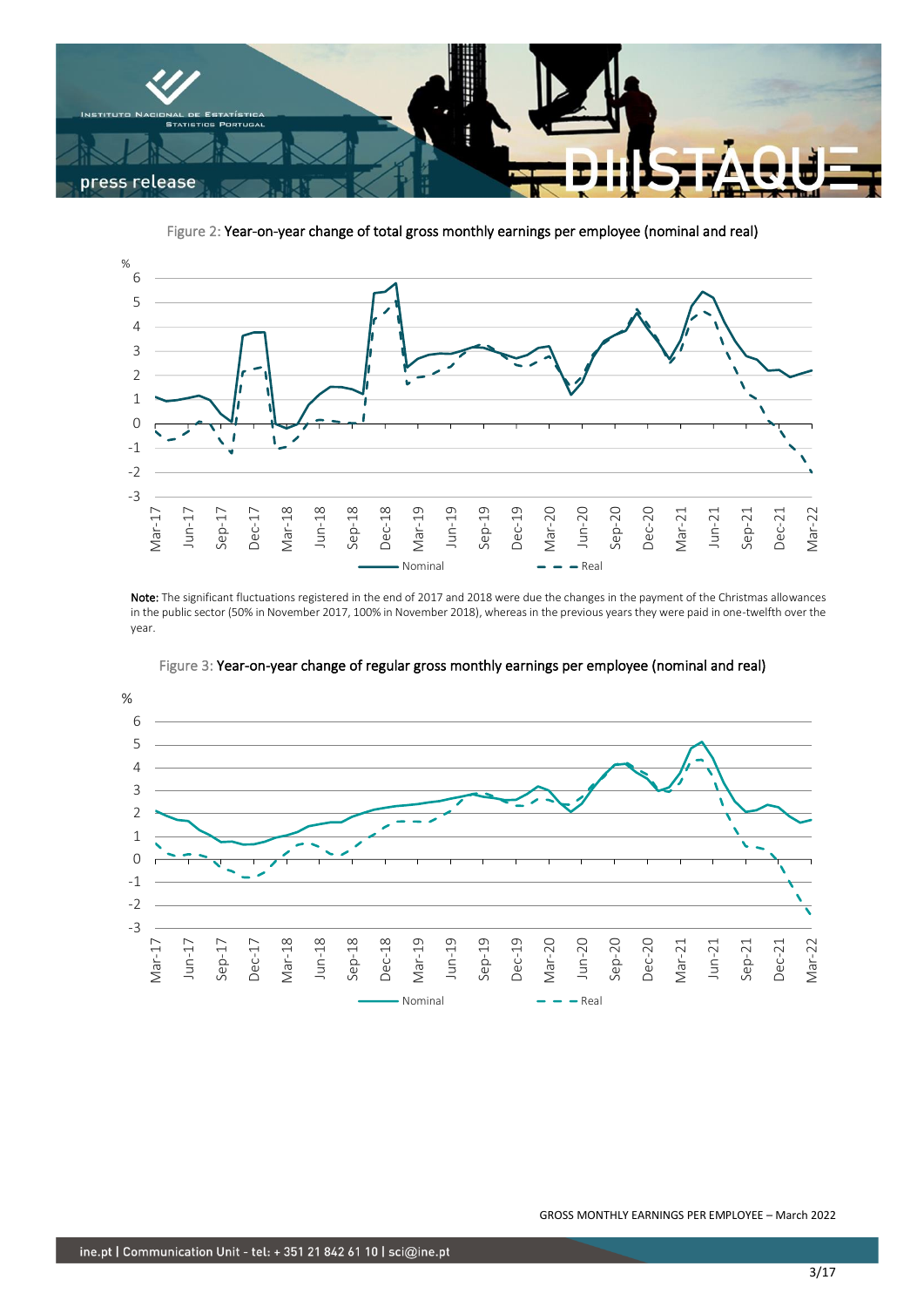

Figure 4: Year-on-year change of base gross monthly earnings per employee (nominal and real)



## 2. Gross earnings by economic activity

In March 2022, the total earnings ranged from €816, in the activities of Agriculture, farming of animals, hunting and forestry (section A), to  $\epsilon$ 2,715, in the Financial and insurance activities (K) (Table 2 of the Annex).

On the other hand, the regular earnings ranged from  $\epsilon$ 735, in the activities of Administrative and support service activities (N) and in the activities of Agriculture, farming of animals, hunting and forestry (A), to €2,567, in the activities of Electricity, gas, steam and air conditioning supply (D).

Similarly, also the base earnings ranged from €696, in the activities of Administrative and support service activities (N), to €2,373, in the activities of Electricity, gas, steam and air conditioning supply (D).

Compared to the same period of 2021, the major increases in total earnings were observed in the Real estate activities (L; 6.4%) and in the activities of Agriculture, farming of animals, hunting and forestry (A; 5.8%). On the other hand, decreases were observed in the activities of Transportation and storage (H, 0.6%), and of Electricity, gas, steam, cold and hot water and cold air (D; 16.3%)<sup>4</sup> (Figure 5).

In turn, the largest increases of the regular earnings were observed in the activities of Agriculture, farming of animals, hunting and forestry (A; 5.7%) and in the Consultancy, scientific and technical activities (M; 4.9%). The only decrease in the regular earnings was observed in the activities of Transportation and storage (H; 1.1%).

Regarding the base earnings, the activities with the largest year-on-year increases were those in Agriculture, farming of animals, hunting and forestry (A; 5.7%) and in Information and communication (J; 4.9%). Negative

<sup>4</sup> In the month of February 2021 observed a surge of non-regular earnings (like Holiday allowance) that were not observed in 2022, resulting in a negative year-on-year rate of change.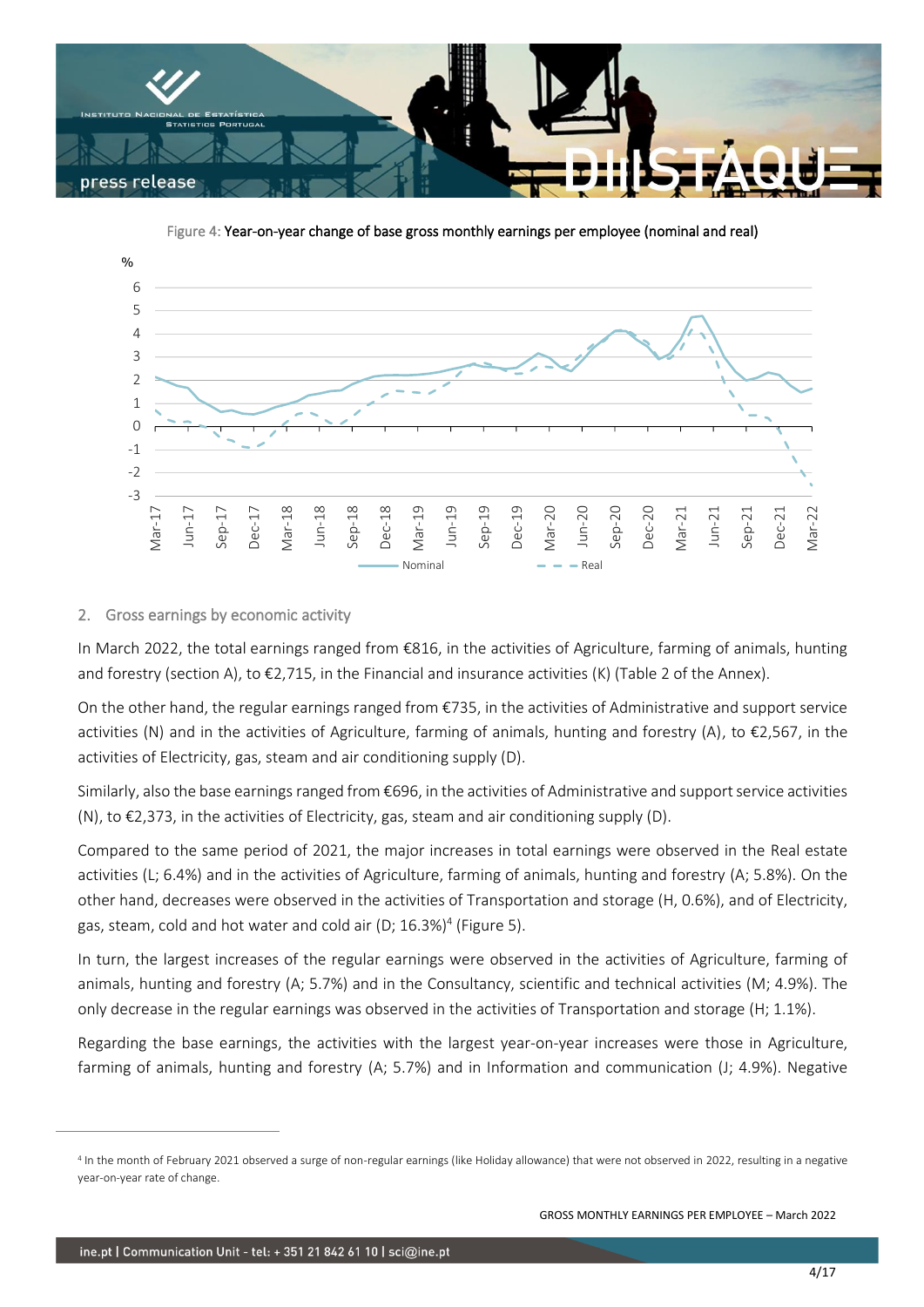

annual rates of change were verified in the activities of Arts, entertainment, sports and recreation activities (R; 0.4%) and of Transportation and storage (H; 1.5%).



# Figure 5: Year-on-year change of total gross monthly earnings per employee by economic activity (NACE Rev. 2) in March 2022

Sections from NACE-Rev. 2: A: Agriculture, farming of animals, hunting and forestry; B: Mining and quarrying; C: Manufacturing; D: Electricity, gas, steam, cold and hot water and cold air; E: Water collection, treatment and distribution; sewerage, waste management and remediation activities; F: Construction; G: Wholesale and retail trade; repair of motor vehicles and motorcycles; H: Transportation and storage; I: Accommodation and food service activities; J: Information and communication activities; K: Financial and insurance activities; L: Real estate activities; M: Consultancy, scientific and technical activities; N: Administrative and support service activities; O: Public administration and defence; compulsory social security; P: Education; Q: Human health and social work activities; R: Arts, entertainment, sports and recreation activities; S: Other service activities; T: Activities of households as employers; undifferentiated goods- and services-producing activities of households for own use; U: Activities of extraterritorial organisations and bodies.

## 3. Gross earnings by enterprise size

In March 2022, the total gross monthly earnings per employee ranged from €865, in enterprises with 1 to 4 employees, to €1,515, in enterprises with 250 to 499 employees (Table 3 of the Annex).

Similarly, also the average values from the regular and the base earnings, ranged from the size class of 1 to 4 employees (€806 and €796, respectively) to the size class of 250 to 499 employees (€1,372 and €1,287, respectively).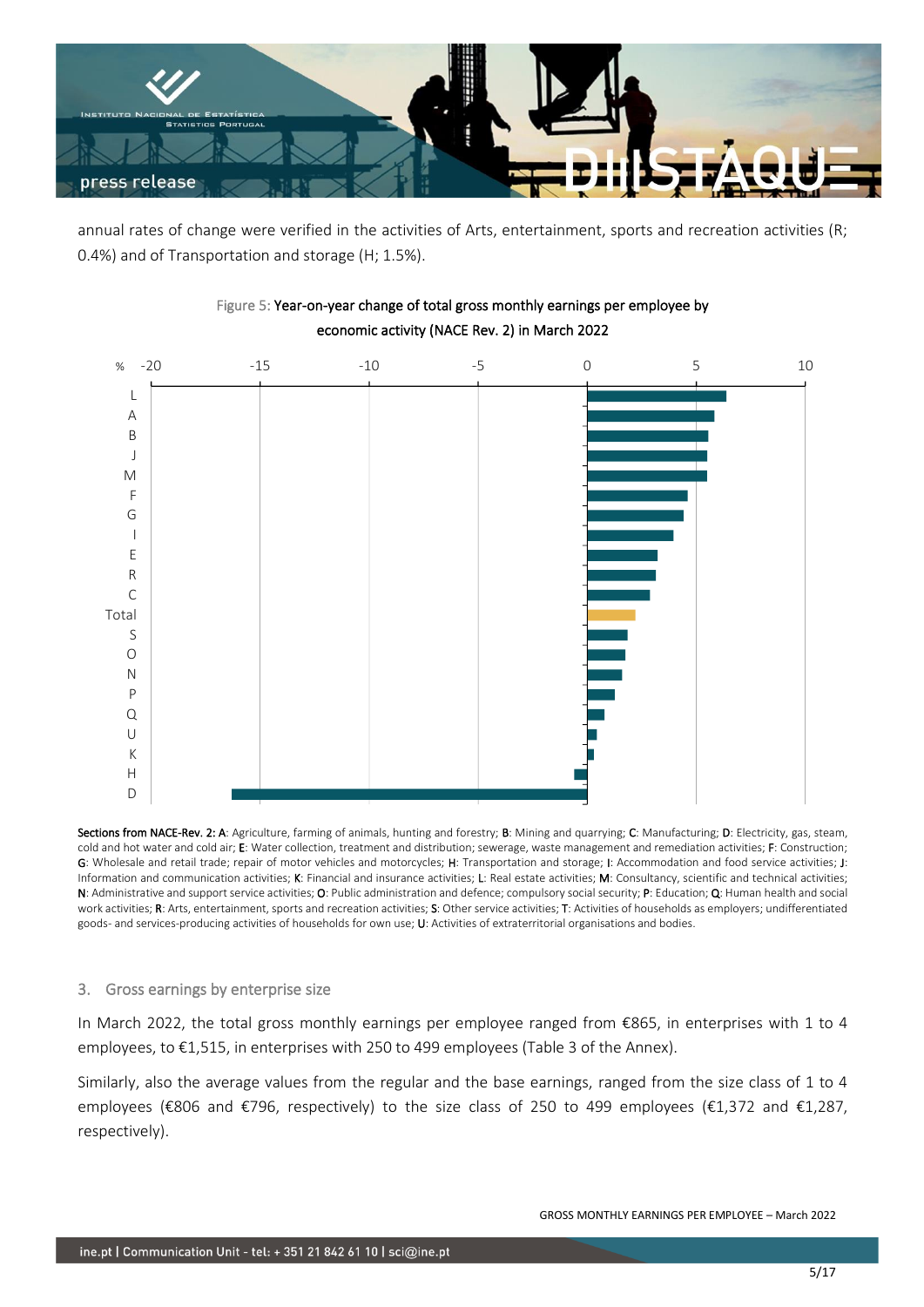

Comparing to the same period of the last year (March 2021), the largest positive changes of total earnings were observed in enterprises of 1 to 4 employees (6.2%) and of 5 to 9 employees (4.8%), while the only negative yearon-year change was observed in the size class of 500 and more employees (0.6%; Figure 6).

The same pattern was observed in the regular and base earnings: the largest year-on-year positive changes occurred in the smallest enterprises – 1 to 4 employees (5.5% and 5.4%, respectively) and 5 to 9 (4.0% and 3.7%) – and the only negative year-on-year change was recorded in enterprises with 500 employees and over (0.5% and 0.3% respectively).



Figure 6: Year-on-year change of total gross monthly earnings per employee by employment size class in March 2022

# 4. Gross earnings by institutional sector

The total earnings of the institutional sector of Public Administration (PA) used by National Accounts<sup>5</sup> increased by 0.8%, from €1,667 in March 2021 to €1,655 in March 2022. In the same period, the regular component increased by 1.0%, from €1,571 to €1,586, while the base earnings increased by 1.1%, from €1,483 to €1,500 (Figures 7 and 8).

In the private sector, earnings have increased more significantly: the total earnings had a year-on-year increase of 3.0%, from €1,139 in March 2021 to €1,173 a year after; the regular component increased by 2.4%, from €1,007 to €1,031; and the base earnings increased by 2.2%, from €945 to €966.

The average earnings differences between the public and private sector reflect, among others, differences in the tasks performed and in the employees' qualifications. Thus, it is observed that the employees in the public sector

<sup>5</sup> The universe of entities that compose the institutional sector of the Public Administration is subject to updates twice a year.

GROSS MONTHLY EARNINGS PER EMPLOYEE – March 2022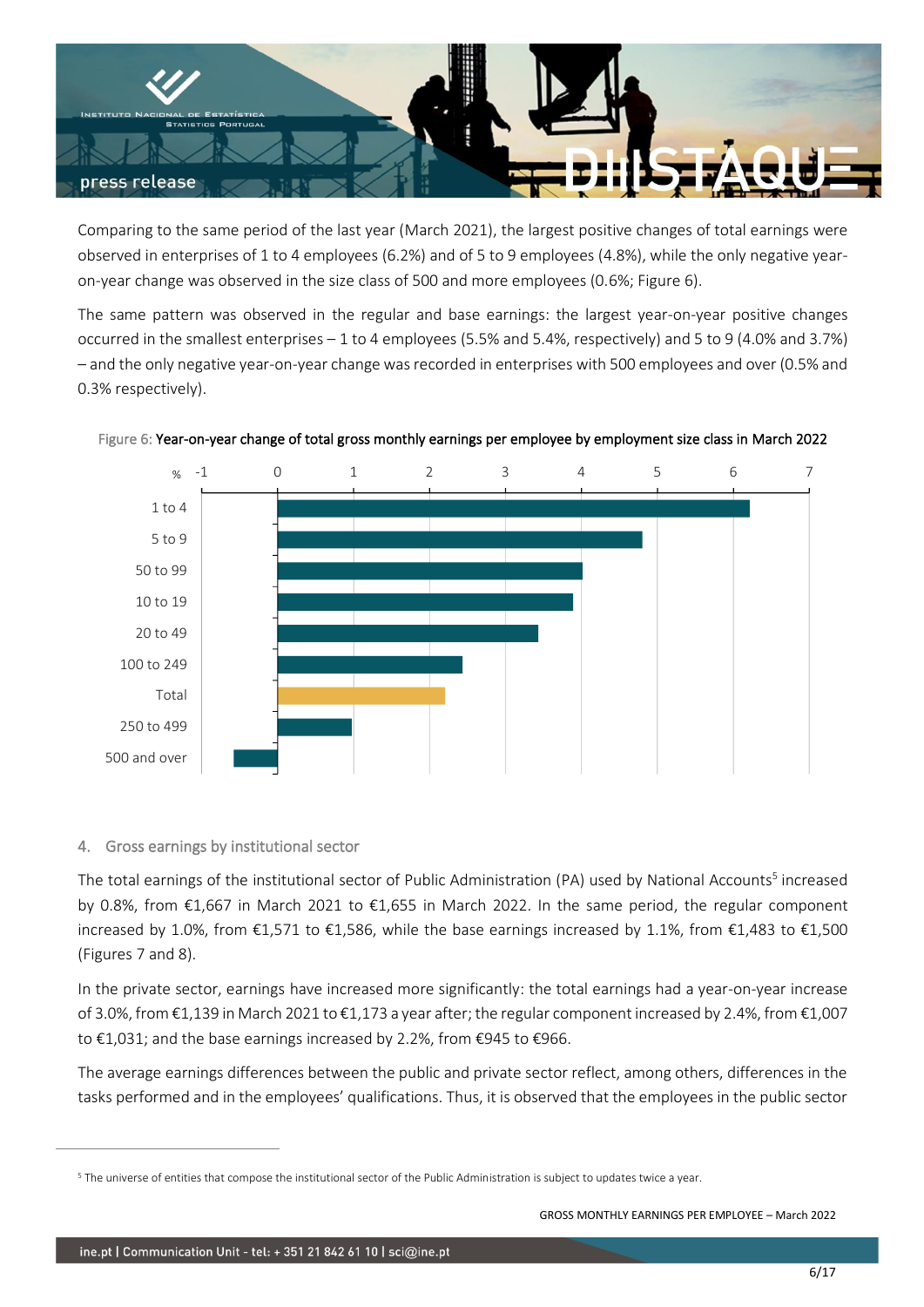

have, on average, a higher educational level<sup>6</sup>: in the public sector, 54.3% of the employees had completed the tertiary education (22.0% in the private sector), 25.5% had the upper secondary or post-secondary non-tertiary education (31.4% in private sector), and 20.2% had up to the lower secondary education (46.6% in the private sector).



# Figure 7: Gross monthly earnings per employee (total, regular and base) by institutional sector of the economy in March 2022

<sup>6</sup> These results are the most recent at the date of disclosure of this Press Release. For the public sector, we mention the data released by the Directorate General for Administration and Public Employment (DGAEP), whose coverage is close to the public sector defined here, referring to December 31, 2020 and covering the entire country. For the private sector, the percentages were calculated based on Table 36 of the release Lists of Personnel 2020 (Annex A) from "*Relatório Único*", made available by the Strategy and Planning Office of the Ministry of Labour, Solidarity and Social Security. The data of this Press Release relate to October 2020 and cover Mainland Portugal.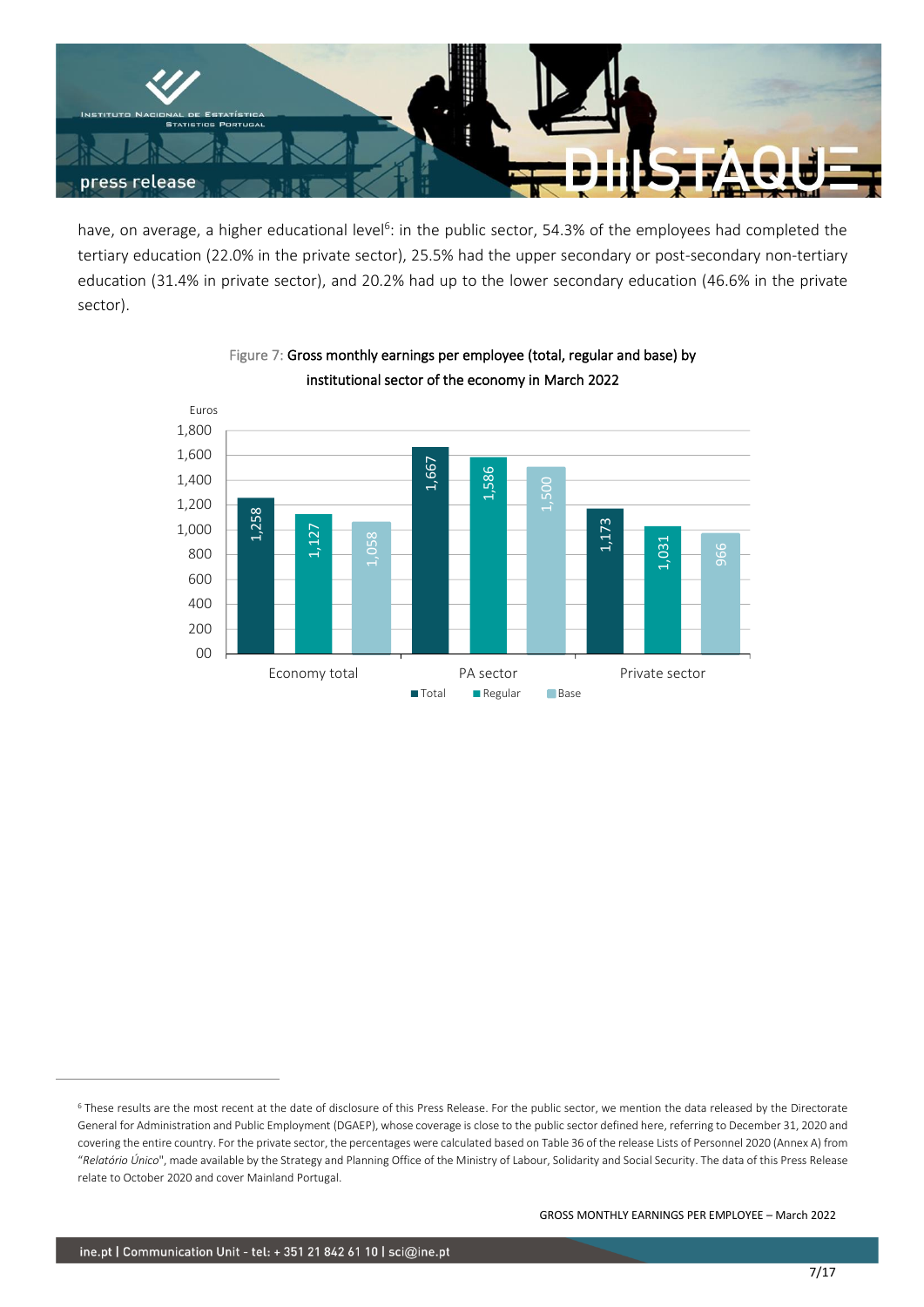

Figure 8: Year-on-year change of regular gross monthly earnings per employee by institutional sector of the economy



## 5. Earnings by use of technology and knowledge intensity

By the classification of economic activity of enterprises, it is possible to create groups according to their technology intensity (high, medium, and low, for Manufacturing industries) and the intensity of knowledge (knowledge intensive and less-knowledge intensive, for Services) (see note Figure 9).

In March 2022, the total gross monthly earnings per employee in the Manufacturing industries (Section C of NACE Rev. 2) was €1,149, as a result of a year-on-year increase of 2.9%. In this Section, the highest total gross earnings were observed in the high-technologic manufacturing industries (€1,646), to which corresponded a year-on-year decrease of 0.5%. In the low-tech manufacturing industries, the total earnings averaged €1,005 and registered the highest year-on-year rate of change in the section (4.2%).

In the same month, the total gross monthly earnings per employee in Knowledge intensive services enterprises was €1,524, being higher among Financial and insurance activities (€2,715). These earnings have increased, when compared to March 2021, by 1.3% and 0.3%, respectively. In turn, the lowest total gross earnings were achieved in the Market services enterprises (€1,248), to which corresponds a null year-on-year change.

Compared to March 2021, the average total gross earnings of the Less knowledge intensive enterprises increased above Services' total (3.6% vs. 1.9%), reaching €1,072.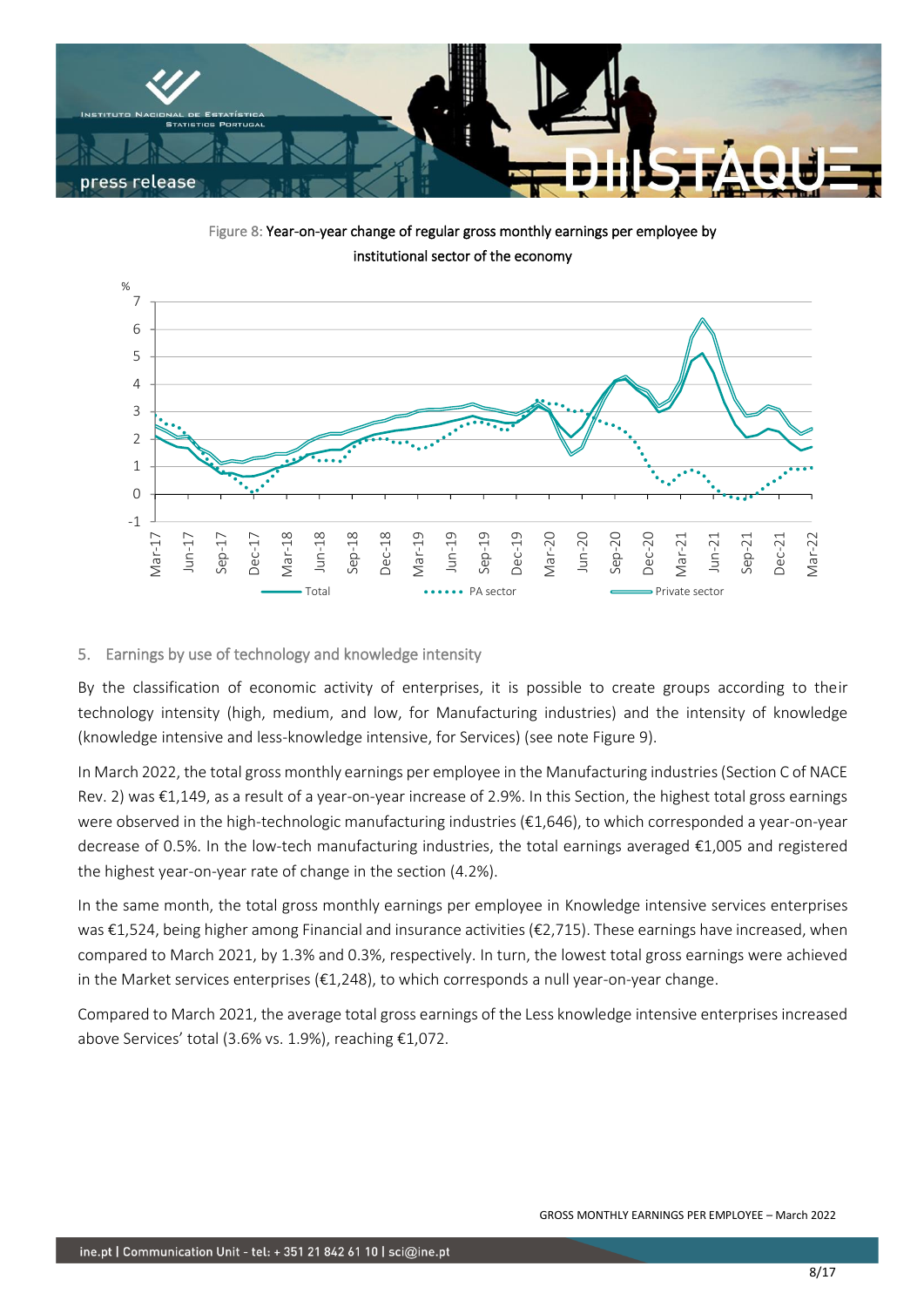

Figure 9. Number of employees and gross monthly earnings per employee (total) by technology intensity and knowledge intensity in March 2022



Notes: High-technology manufacturing industries: includes the NACE Rev. 2 divisions: 21 and 26; Medium-technology manufacturing industries: includes the NACE Rev. 2 divisions: 19, 20, 22 to 25, 27 to 30 and 33; Low-technology manufacturing industries: includes the NACE Rev. 2 divisions: 10 to 18, 31 and 32; Knowledge-intensive services: includes the NACE Rev. 2 divisions: 50, 51, 58 to 63, 64 to 66, 69 to 75, 78, 80 and 84 to 93; Market services: includes NACE Rev. 2 divisions: 50, 51, 69 to 71, 73, 74, 78 and 80; High-technology services: includes NACE Rev. 2 divisions: 59 to 63 and 72; Financial and insurance activities: includes NACE Rev. 2 divisions: 64 to 66; Other knowledge intensive services: includes NACE Rev. 2 divisions: 58, 75 and 84 to 93; Less knowledge intensive services: includes the NACE Rev. 2 divisions: 45 to 47, 49, 52, 53, 55 to 56, 68, 77, 79, 81, 82, 94 to 99.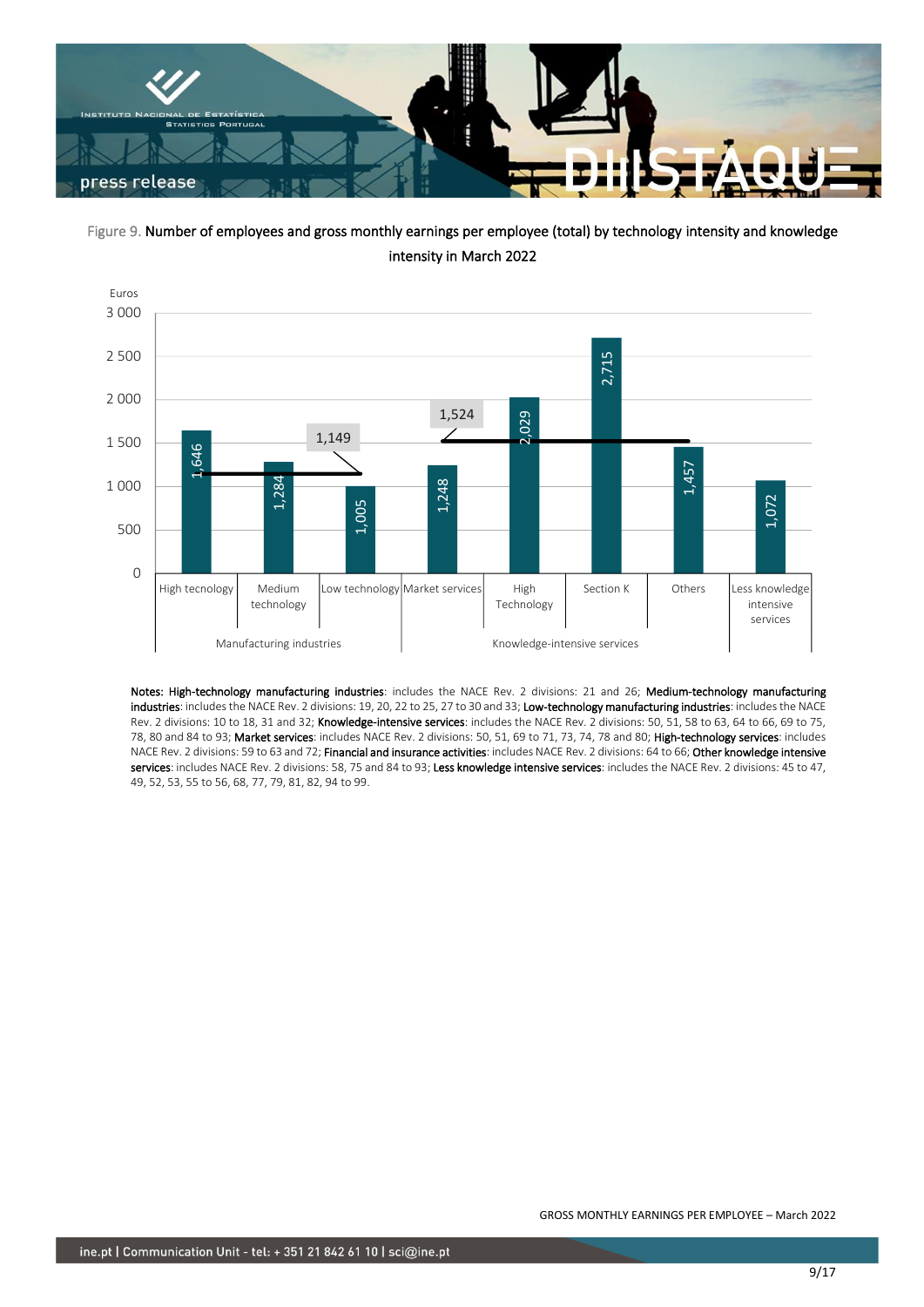

Table 1: Number of employees and gross monthly earnings per employee (total, regular and base)

|           | Quarter ended in the month |                                |                           |                               | Year-on-year change    |                                |                                  |                               |
|-----------|----------------------------|--------------------------------|---------------------------|-------------------------------|------------------------|--------------------------------|----------------------------------|-------------------------------|
| Portugal  | Number of<br>employees     | <b>Total gross</b><br>earnings | Regular gross<br>earnings | <b>Base gross</b><br>earnings | Number of<br>employees | <b>Total gross</b><br>earnings | <b>Regular gross</b><br>earnings | <b>Base gross</b><br>earnings |
|           | Thousands                  | Euro                           |                           |                               | %                      |                                |                                  |                               |
| 2022      |                            |                                |                           |                               |                        |                                |                                  |                               |
| March     | 4,299.9                    | 1,258                          | 1,127                     | 1,058                         | 5.3                    | 2.2                            | 1.7                              | 1.6                           |
| February  | 4,295.5                    | 1,318                          | 1,114                     | 1,045                         | 4.9                    | 2.1                            | 1.6                              | 1.5                           |
| January   | 4,309.4                    | 1,516                          | 1,102                     | 1,034                         | 4.5                    | 1.9                            | 1.9                              | 1.8                           |
| 2021      |                            |                                |                           |                               |                        |                                |                                  |                               |
| December  | 4,310.5                    | 1,511                          | 1,103                     | 1,035                         | 4.2                    | 2.2                            | 2.3                              | 2.2                           |
| November  | 4,301.8                    | 1,434                          | 1,104                     | 1,036                         | 4.0                    | 2.2                            | 2.4                              | 2.3                           |
| October   | 4,270.9                    | 1,249                          | 1,106                     | 1,039                         | 3.7                    | 2.6                            | 2.1                              | 2.1                           |
| September | 4,259.8                    | 1,302                          | 1,104                     | 1,037                         | 3.6                    | 2.8                            | 2.1                              | 2.0                           |
| August    | 4,245.1                    | 1,453                          | 1,104                     | 1,037                         | 3.6                    | 3.4                            | 2.5                              | 2.4                           |
| July      | 4,219.2                    | 1,445                          | 1,106                     | 1,038                         | 3.6                    | 4.2                            | 3.3                              | 3.0                           |
| June      | 4,175.5                    | 1,397                          | 1,111                     | 1,043                         | 3.2                    | 5.2                            | 4.4                              | 4.0                           |
| May       | 4,128.7                    | 1,250                          | 1,116                     | 1,048                         | 1.3                    | 5.5                            | 5.1                              | 4.8                           |
| April     | 4,096.4                    | 1,238                          | 1,116                     | 1,049                         | $-0.8$                 | 4.9                            | 4.8                              | 4.7                           |
| March     | 4,084.9                    | 1,231                          | 1,108                     | 1,041                         | $-2.2$                 | 3.5                            | 3.8                              | 3.8                           |

Source: Calculations by Statistics Portugal using the DMR/SS and the RC/CGA.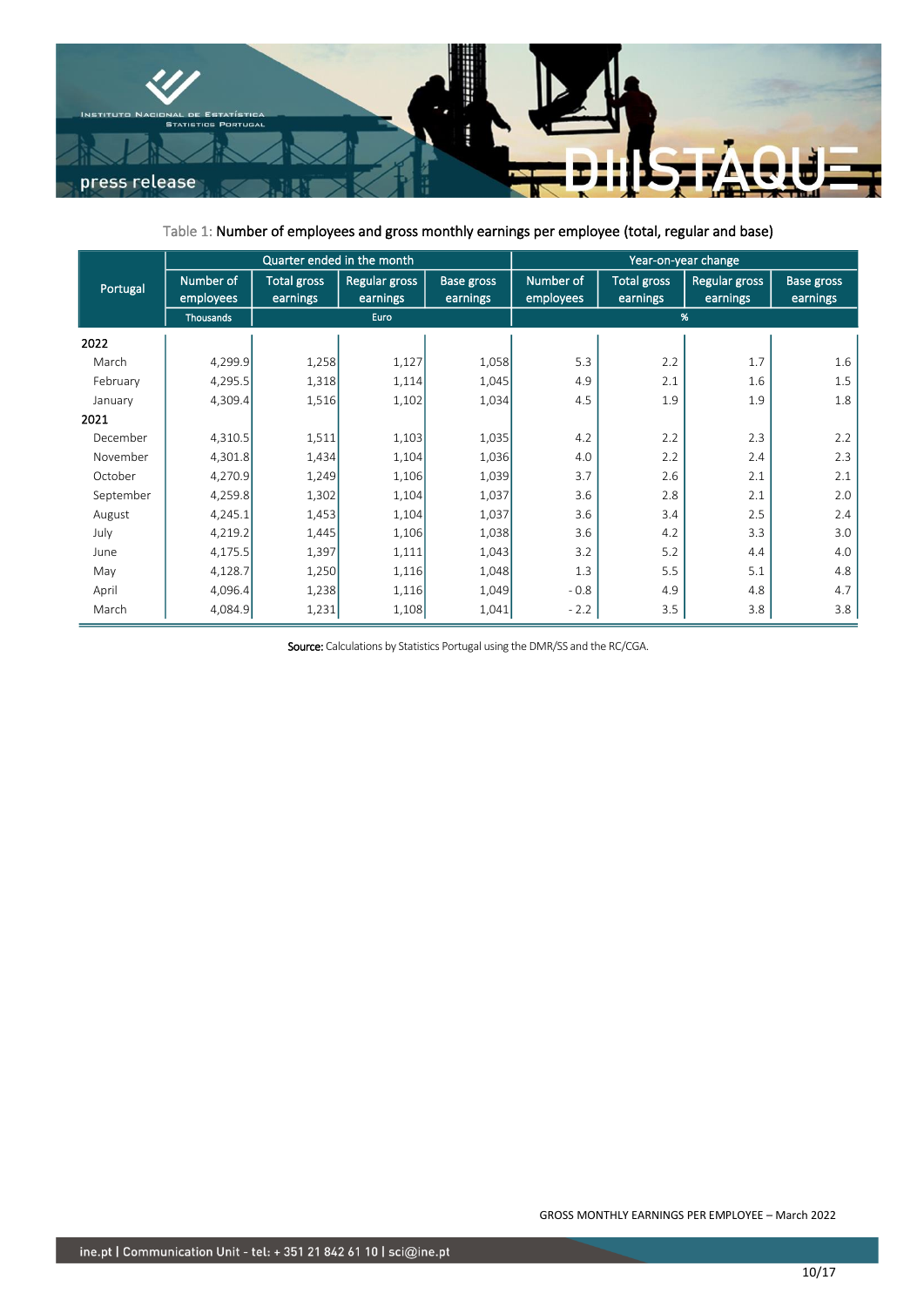

# TECHNICAL NOTE

The statistics on "Gross monthly earnings per employee" published with this Press Release are the result of the calculations and analysis performed by Statistics Portugal on the information from the Monthly Statement of Earnings (*Declaração Mensal de Remunerações*) from Social Security (DMR/SS), following a protocol celebrated between Statistics Portugal and the Instituto de Informática, I.P., and the Contributory Relation (*Relação Contributiva*) of *Caixa Geral de Aposentações* (RC/CGA). Initially classified as statistical information under development (published in the StatsLab area of the Statistics Portugal website), it was considered as official statistics as of September 2021.

The gross monthly earnings per employee correspond to the ratio between the sum of all earnings paid by the enterprises and the total number of employees in those enterprises. Hence, its evolution reflects changes in the amount of earnings paid (for example, the payment of bonuses, holiday allowances or overtime work), but also in the number of employees and its composition, namely in terms of non-observed characteristics in this dataset (part-time versus full-time workers; educational level; occupation; years of experience; hours worked; among others).

In the calculations by enterprise's economic activity (NACE Rev. 2), the records where it was not possible to match the enterprise with its record on the enterprises' economic activity file compiled by Statistics Portugal (FUE – *Ficheiro de Unidades Estatísticas*) were excluded, which corresponds to 0.6% of enterprises and 0.1% of employees in 2021.

Each employee is counted as many times as the number of jobs reported to the SS and CGA. For example, an employee with two jobs in two different enterprises is counted twice. Therefore, the total number of employees corresponds to the total number of jobs. Besides, in the information from the SS besides employees, ship-owners, teachers that own educational institutions, members of statutory bodies, and domestic workers are also included.

In the figures below, it is shown the percentage distribution of total gross monthly earnings (volume) and the number of employees by economic activity sector (NACE Rev. 2) and enterprise size class in 2021.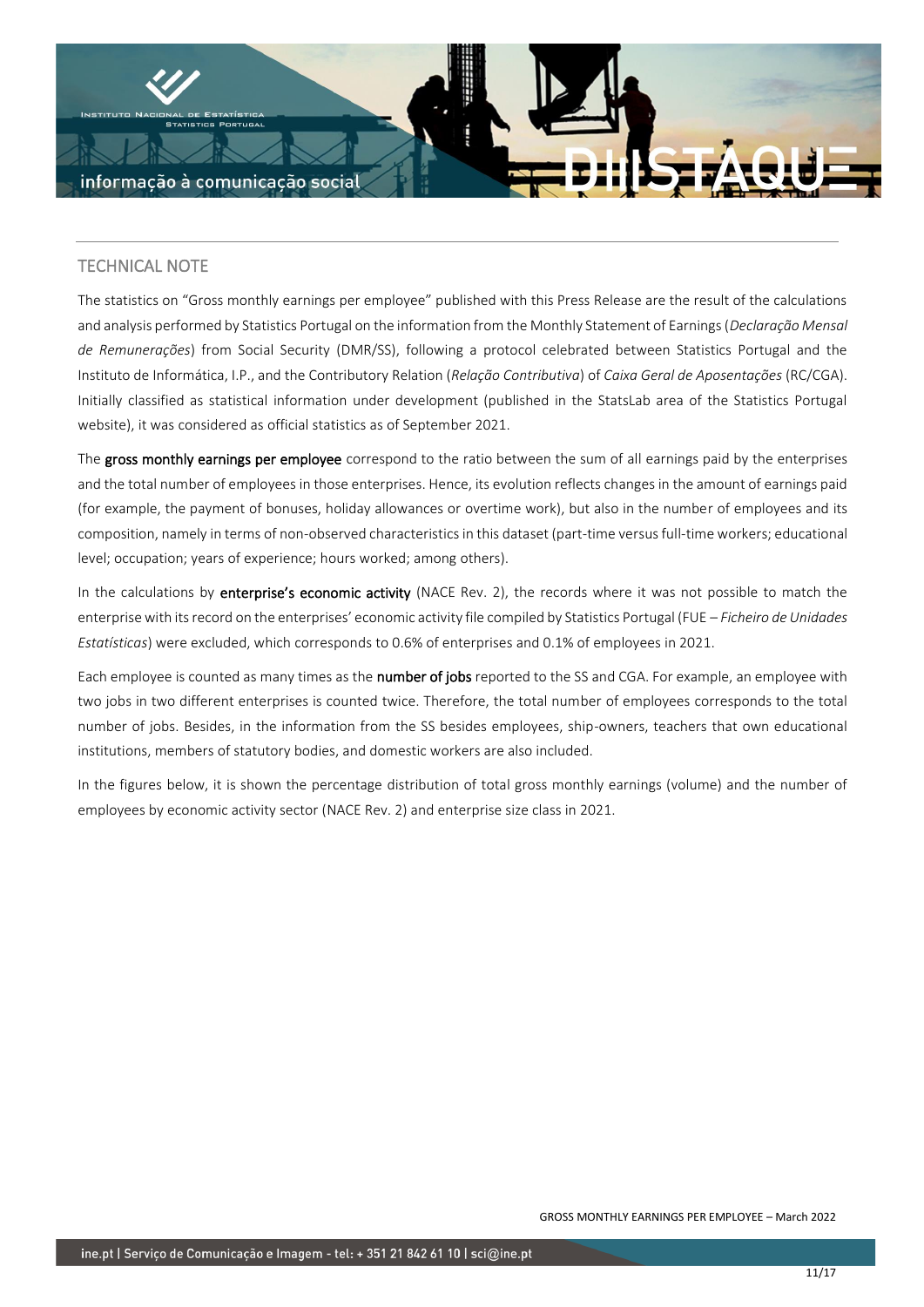

Distribution of the total gross earnings (volume) and the number of employees by economic activity (NACE Rev. 2) in 2021



Sections from NACE-Rev. 2: A: Agriculture, farming of animals, hunting and forestry; B: Mining and quarrying; C: Manufacturing; D: Electricity, gas, steam, cold and hot water and cold air; E: Water collection, treatment and distribution; sewerage, waste management and remediation activities; F: Construction; G: Wholesale and retail trade; repair of motor vehicles and motorcycles; H: Transportation and storage; I: Accommodation and food service activities; J: Information and communication activities; K: Financial and insurance activities; L: Real estate activities; M: Consultancy, scientific and technical activities; N: Administrative and support service activities; O: Public administration and defence; compulsory social security; P: Education; Q: Human health and social work activities; R: Arts, entertainment, sports and recreation activities; S: Other service activities; T: Activities of households as employers; undifferentiated goods- and services-producing activities of households for own use; U: Activities of extraterritorial organisations and bodies.



Distribution of the total gross earnings (volume) and the number of employees by enterprise size in 2021

Nota: PME – empresas, no máximo, com 249 trabalhadores; GE – empresas com 250 ou mais trabalhadores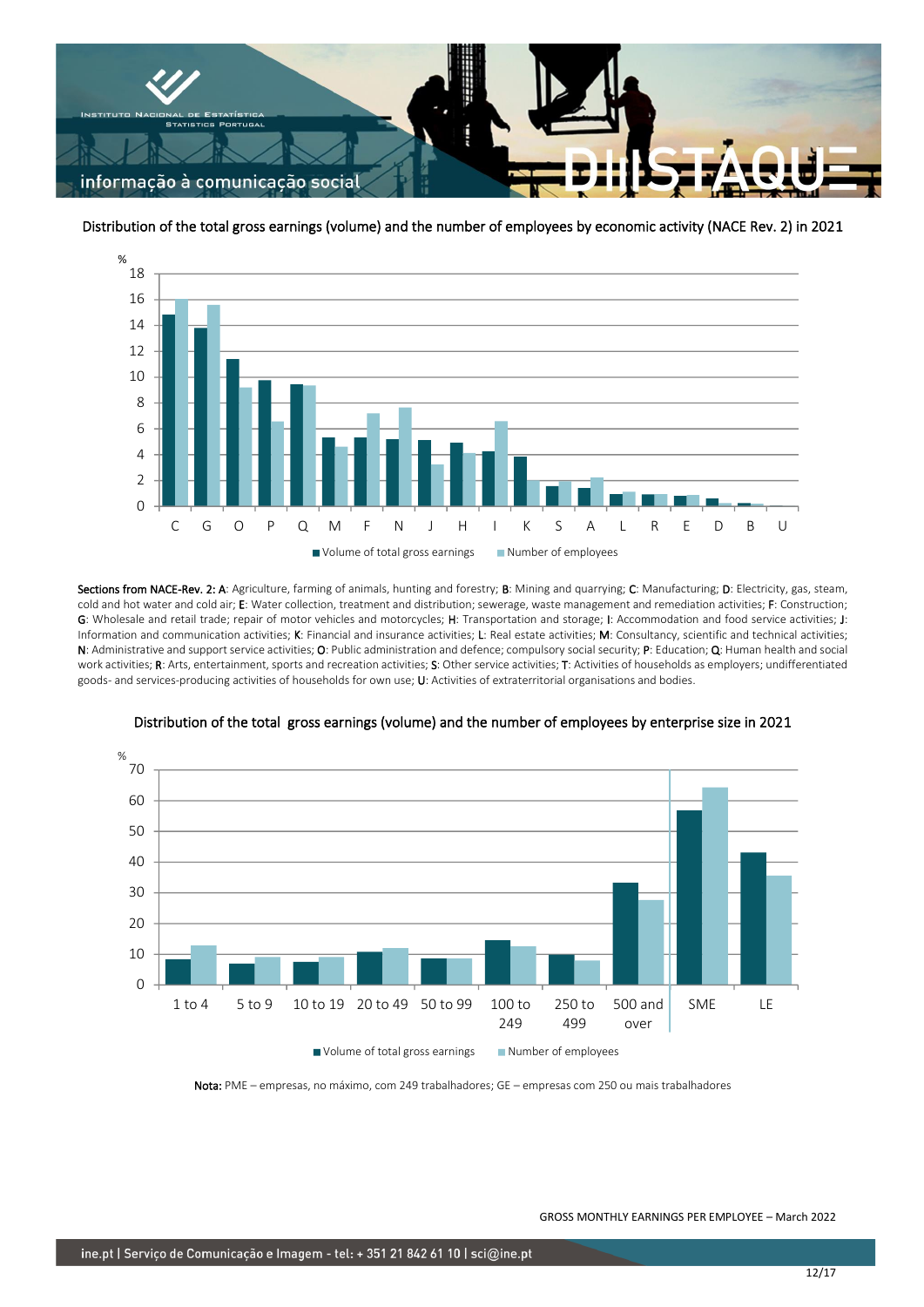

The information received from the DMR/SS includes the sum of earnings by "Social Security Contributory Scheme" and "Earnings Components". The information received from the RC/CGA includes the sum of earnings of the subscribers by "Type of earnings". Despite the name differences, both the "Earnings Components" and the "Type of Earnings" refer to the earnings components paid to employees.

Earnings components (SS): correspond to the classification of earnings of Social Security according to its nature, which cover the following:

- Transport and daily allowances
- Bonuses and other monthly benefits
- **Commissions**
- Compensations owed for termination of the employment contract
- Holiday allowance
- Fees for rendering services due to the accumulation of positions/duties
- Compensation in intermittent employment contracts
- Regular monthly allowances
- Christmas allowance
- Bonuses and other non-monthly benefits
- Base salary
- Meal allowance
- Overtime work
- Night-time work
- Regular non-monthly allowances
- Armed forces
- Variable earnings
- Paid untaken holidays
- Earnings statements corrections
- Temporary work in higher positions
- Promotions

Type of earnings (CGA): correspond to the classification of earnings of *Caixa Geral de Aposentações*, which cover the following:

- Base earnings
- Compensation in intermittent employment contracts
- Seniority payments
- Permanent earnings
- Bonuses and other monthly benefits
- Regular monthly allowances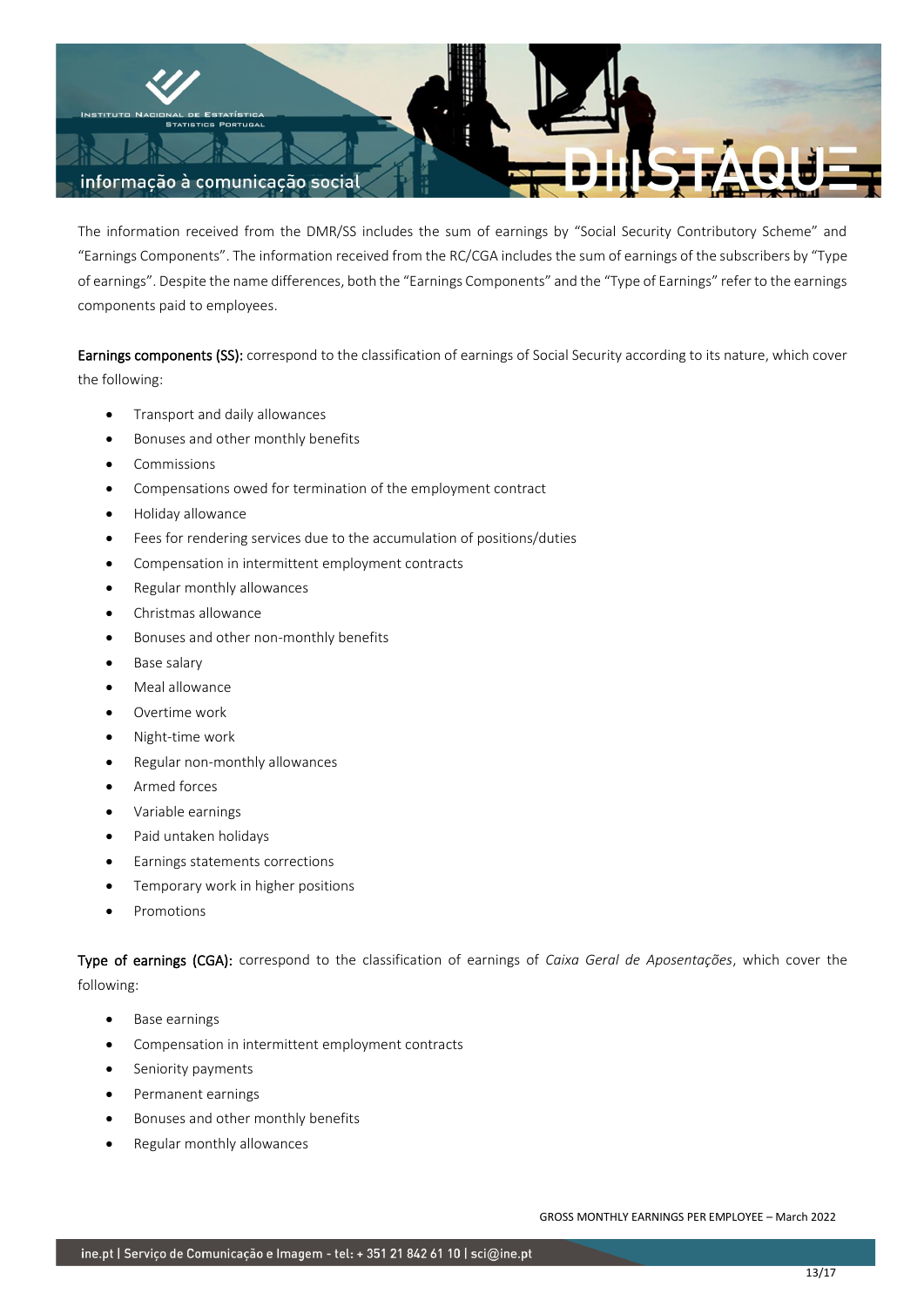

- Variable earnings
- Transport and daily allowances
- Compensations owed for termination of the employment contract
- Night-time work
- Overtime work
- Meal allowance
- Commissions
- Fees for rendering services due to the accumulation of positions/duties
- Bonuses and other non-monthly benefits
- Holiday allowance
- Paid untaken holidays
- Christmas allowance

## SOME CONCEPTS

Note on the taxable income applicable to the earning of this Press Release

The total, regular ana base gross monthly earnings of this Press Release only consider the taxable earnings, i.e., the amount of earning that are subject to income tax and contributions to SS or CGA. Thus, is excludes the amounts such as the meal allowance up to €4.77 or €7.63, if paid in cash or a meal card.

## Gross earnings

Gross income, in cash or in kind, paid to workers for the hours of work performed or for the work performed during the normal and overtime periods, including the payment of hours not worked (holidays, public holidays and other paid absences) and regular allowances such as those related to food, job position, accommodation or transport, seniority, productivity, attendance, exemption from working hours, painful, dangerous, dirty, shift and night work.

Note: The "gross monthly earning per employee" includes all components of variables Earning components (SS) and Type of earnings (CGA).

## Regular gross monthly earnings

Gross monthly earnings that correspond to the sum of the basic remuneration with other regular earnings components, namely meal allowances, seniority allowances, bonuses, and other regular monthly payments.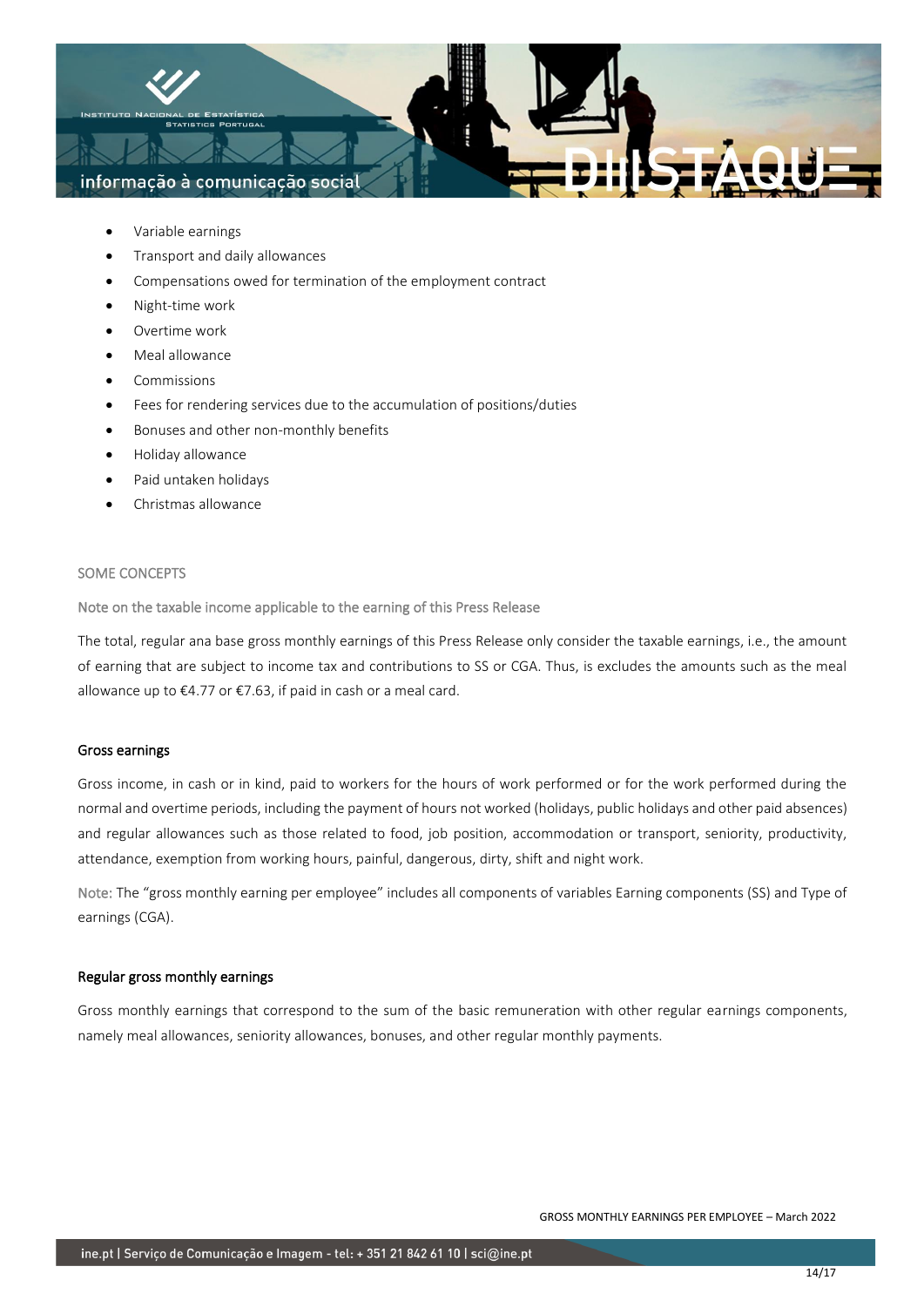

#### Notes:

- From Nature of earnings (SS) only includes the components "Base salary", "Meal allowance", "Regular monthly allowances" and "Bonuses and other monthly benefits". From Type of earnings (CGA) it includes the components "Base earnings", "Seniority payments"; "Permanent earnings", "Bonuses and other monthly benefits" and "Meal allowance".

- In 2021, it corresponded to 81.2% of the total gross monthly earnings.

#### Base earnings

The gross amount, before deduction of taxes and social security contributions, in cash or in kind, paid regularly in the reference period and corresponding to the normal working period.

### Notes:

- Only includes the component "Base salary" of variable Nature of earnings (SS) and the component "Base earnings" if variable Type of earnings (CGA).

- In 2021, it corresponded to 76.3% if the total gross monthly earnings.

### Employee

Person who carries out an activity under the authority and direction of another under the terms of an employment contract, whether subject to written form or not, which entitles him/her to a remuneration that does not depend on the results of the economic unit for which he/she works.

#### Institutional sector

The variable "institutional sector" uses the classification "economic sector (public sector/private sector)", corresponding the S13 sector to the Public Administration (PA) sector as defined in the National Accounts, using as reference the list of entities that belong to the Public Administrations – S13. The private sector corresponds to the total of economy excluding the PA.

### On year change

The year-on-year change compares the level of the variable in the current quarter with that of the corresponding quarter of the previous year. This change considering a seasonal stable pattern is not affected by this type of fluctuation but may, however, be influenced by specific effects in a given quarter.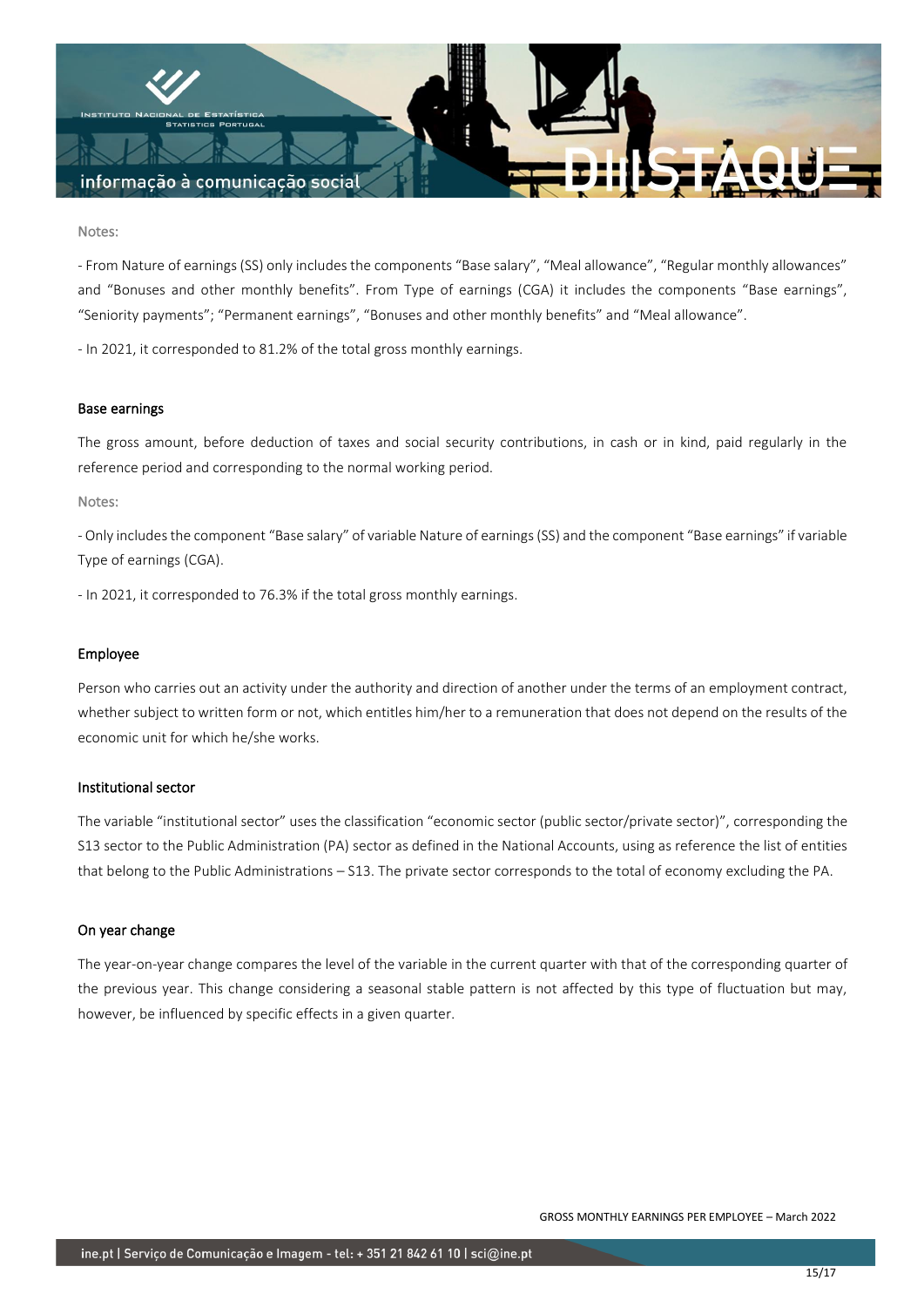

#### REVISIONS

The data base of DMR is in continuous updating, always existing some share of non-delivered earnings statements, mainly in the last 4 months. The information received from RC/CGA has a definitive character.

The information published with this Press Release that regards the last 3 reference months (moving quarters ended in those months) will be subject to revisions in the next months. The impact of these revisions, measured by the difference between the estimates now released and the ones published in the last Press Release, are the following:

| Revision of the estimates of the December 2021<br>- main indicators - |             |                 |                         |                         |  |  |  |  |  |
|-----------------------------------------------------------------------|-------------|-----------------|-------------------------|-------------------------|--|--|--|--|--|
|                                                                       | <b>Unit</b> | October<br>2021 | <b>November</b><br>2021 | <b>December</b><br>2021 |  |  |  |  |  |
| Number of enterprises                                                 | Thousands   | 0.1             | 0.6                     | 1.9                     |  |  |  |  |  |
| Number of employees                                                   |             | 0.2             | 4.6                     | 6.0                     |  |  |  |  |  |
|                                                                       |             |                 |                         |                         |  |  |  |  |  |
| Total gross monthly earnings per employee                             |             |                 |                         | 4                       |  |  |  |  |  |
| Regular gross monthly earnings per employee                           | Furos       | 0               | O                       | $\Omega$                |  |  |  |  |  |
| Base gross monthly earnings per employee                              |             | $\mathbf 0$     |                         | $-1$                    |  |  |  |  |  |
|                                                                       |             |                 |                         |                         |  |  |  |  |  |
| Number of enterprises (y-o-y)                                         |             | 0.0             | 0.2                     | 0.5                     |  |  |  |  |  |
| Number of employees (y-o-y)                                           |             | 0.0             | 0.1                     | 0.1                     |  |  |  |  |  |
| Total gross monthly earnings per employee                             | pp          | 0.0             | 0.0                     | 0.3                     |  |  |  |  |  |
| Regular gross monthly earnings per employee                           |             | 0.0             | 0.0                     | 0.0                     |  |  |  |  |  |
| Base gross monthly earnings per employee                              |             | 0.0             | $-0.1$                  | $-0.1$                  |  |  |  |  |  |

Note: y-o-y - Year-on-year rate of change.

#### TREATMENT OF NON-RESPONSES

In order to reduce the level of revisions of the values published for the most recent months, the DMR/SS data were imputed in two situations: 1) of enterprises that are systematically late in sending the information; and 2) of enterprises that, also systematically, do substantial corrections the values reported in previous months.

In the first case, the detection process for missing enterprises only targets those with 10 or more employees. An enterprise is considered as missing if there was an answer in month M-1, but not in month M (M being the last reference month).

In the second case, it is considered that an enterprise has made a substantial correction of the values already reported when the correction is worth €10,000 or more. The detection of these enterprises is ensured by a combination of two methods: 1) an ad hoc criterion; 2) through a supervised Machine Learning algorithm in the form of the Support Vector Machine (SVM).

For a more detailed description of the treatment of non-response and other methodological characteristics of this statistical operation, it is suggested to see the respective [methodological document,](https://smi.ine.pt/DocumentacaoMetodologica/Detalhes/1682) available on the Statistics Portugal website (only available in Portuguese).